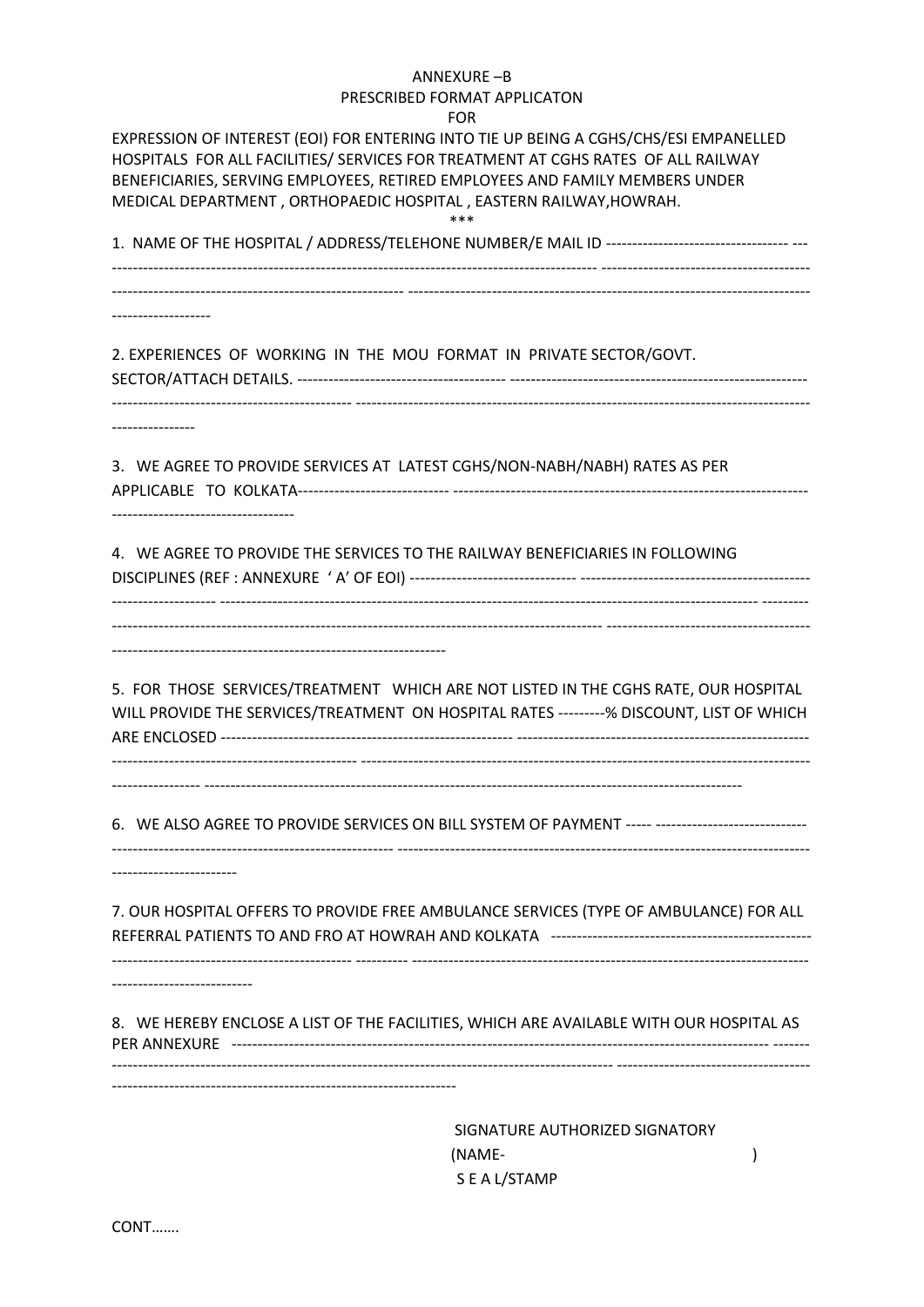9. WE ENCLOSE THE IN HOUSE HUMAN RESOURCES/SPECIALISATIONS, WHICH ARE AVAILABLE WITH OUR HOSPITAL AS PER ANNEXURE………………………. THE INFRASTRUCTURAL FACILITIES OF OUR HOSPITAL IS ALSO ENCLOSED AS PER ANNEXURE………………………………………

10. WE ENCLOSE A COMPLETE TARIFF CHART OF OUR HOSPITAL COMPARING WITH CGHS RATES AS PER ANNEXURE…………………………………..

11. OUR HOSPITAL HAS BEEN RECOGNISED FOR TREATMENT OF THE FOLLOWING GOVT. ORGANISATION/SEMI-GOVT. ORGANISATION/ PRIVATE ORGANISATION AS PER ANNEXURE …………………………………….

12. WE HOPE OUR ORGANISATION WILL BE CONSIDERED FOR TIE-UP WITH ORTHOPAEDIC HOSPITAL/HOWRAH FOR PROVIDING SERVICES TO THE RAILWAY BENEFICIARIES.

All documents are to be signed and stamped by the Authorized signatory on all pages.

SIGNATURE

## AUTHORIZED SIGNATORY

(NAME- )

ADDRESS -------------------------------------- --------------

PHONE NUMBER-----------------------------------------

-----------------------------------------------------------------

E MAIL ID-------------------------------------------- -----

SEAL/STAMP